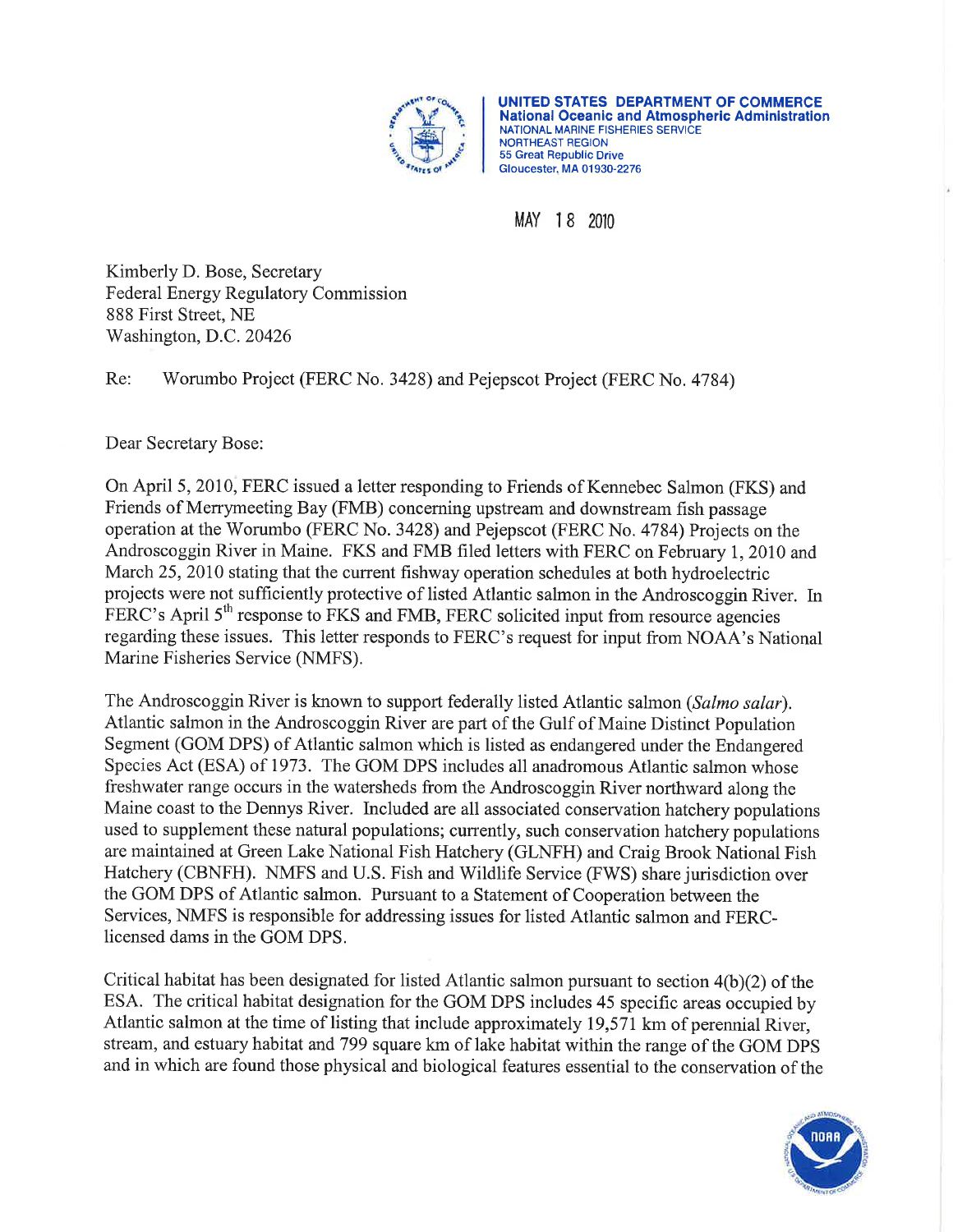species. The entire occupied range of the GOM DPS in which critical habitat is designated is within the State of Maine. The Worumbo and Pejepscot Projects are located within designated critical habitat for the Atlantic salmon GOM DPS.

On March 8, 2010, Miller Hydro Group and Topsham Hydro Partners, L.P. (licensees of the Worumbo and Pejepscot Projects, respectively) submitted letters to NMFS outlining a plan and process for addressing ESA issues for Atlantic salmon at their hydroelectric projects. In their letters, the licensees indicated plans to prepare a Biological Assessment (BA) concerning potential effects of project operation on listed Atlantic salmon. Based upon information in the BA, NMFS would determine whether additional protection measures for Atlantic salmon are needed at each project and this would form the basis of a Species Protection Plan. The Species Protection Plan would likely be submitted to FERC to trigger a Section 7 consultation under the ESA. NMFS expects that this process will take over a year to complete.

FKS and FMB recommend that FERC require the licensees of the'Worumbo and Pejepscot Projects to operate upstream fishways from May to November 30<sup>th</sup> annually. Under FKS and FMB's proposal, upstream fishways at Worumbo and Pejepscot would commence operation in May once Atlantic salmon are detected in the lower Androscoggin River at the Brunswick Dam fishway. As Atlantic salmon are known to undertake upstream migrations in Maine rivers from May to November 30<sup>th</sup> annually, NMFS agrees operating upstream fishways from May to November 30<sup>th</sup> annually would benefit Atlantic salmon in the Androscoggin River.

FKS and FMB recommend to FERC that downstream passage at Worumbo and Pejepscot be operated from April  $1<sup>st</sup>$  to December  $31<sup>st</sup>$  annually to protect downstream migrating Atlantic salmon in the Androscoggin River. FKS and FMB state this schedule of operation is needed to protect Atlantic salmon smolts and adults in the river. By letter dated March 25,2010 to FERC, the Maine Department of Marine Resources stated downstream passage facilities at Worumbo and Pejepscot should be operated from April I to June 30 and October 15 to December 15 to protect downstream migrating Atlantic salmon. NMFS agrees that operating downstream passage facilities from April I to June 30 and October 15 to December 15 would benefit Atlantic salmon in the Androscoggin River.

Our recommendations herein should be considered interim by FERC until such time as Section 7 consultation is completed byNMFS at the Worumbo and Pejepscot Projects. As indicated above, NMFS anticipates that the licensees for each project will request FERC initiate Section 7 for these projects in the near future. If you have any questions concerning these comments, please contact Jeff Murphy at 207-866-7379 or Jeff.Murphy@noaa.gov.

Sincerely,

Maur Coll,

Mary  $A$ . Colligan Assistant Regional Administrator